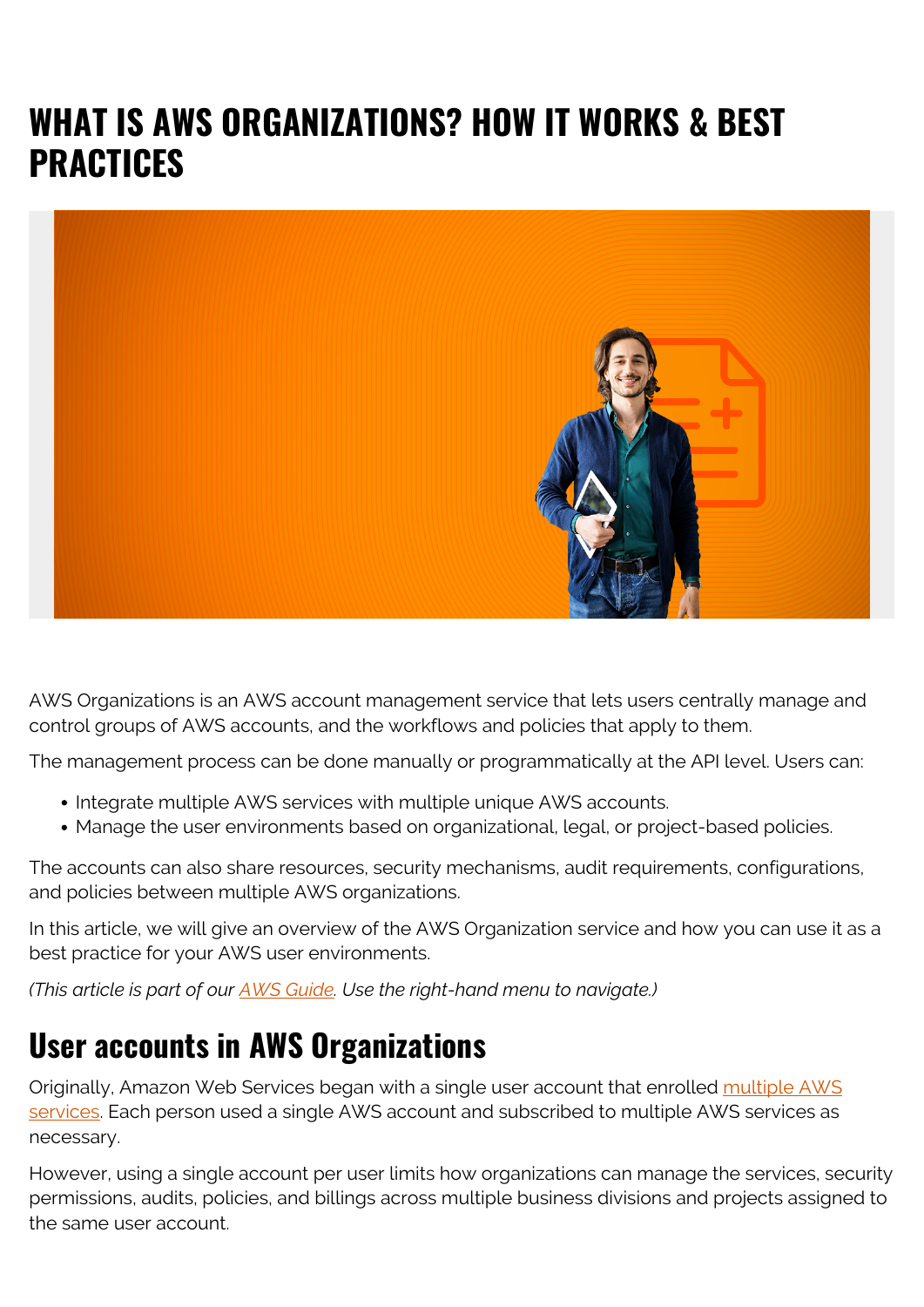The concept of AWS account has evolved significantly since the inception of the AWS cloud service, which continues to grow, particularly in the areas of:

- Solutions
- Resource options
- Billing
- Configuration features

Now, we can consider AWS accounts as [containers](https://blogs.bmc.com/blogs/what-is-a-container-containerization-explained/) that consist of such capabilities, all governed and managed across multiple AWS accounts but within the same centralized environment.

*(Explore [other AWS management tools](https://blogs.bmc.com/blogs/aws-management-tools/).)*

## **Benefits of AWS Organizations**

Here's why it makes sense to use multiple AWS accounts for the same categories of AWS resources contained in multiple unique and manageable account environments:

- **Easily categorize and discover services.** Find and assign AWS applications programmatically using APIs, command line interface (CLI), and GUIs.
- **Apply logical boundaries to all aspects of policies.** Different projects within the organization may be exposed to different security and compliance requirements. For example, by segregating AWS resources within multiple AWS accounts across all of those different projects, you can easily enforce unique identity policies in compliance to the applicable regulatory frameworks.
- **Contain damage within logically isolated user accounts.** If a specific user account is compromised, only the resources assigned to that AWS Organizations user account will be exposed to the higher risk.
- **Easily manage billing and resources on a project or task basis.** Employees can switch between their AWS Organizations accounts assigned to them and utilize resources optimally as required.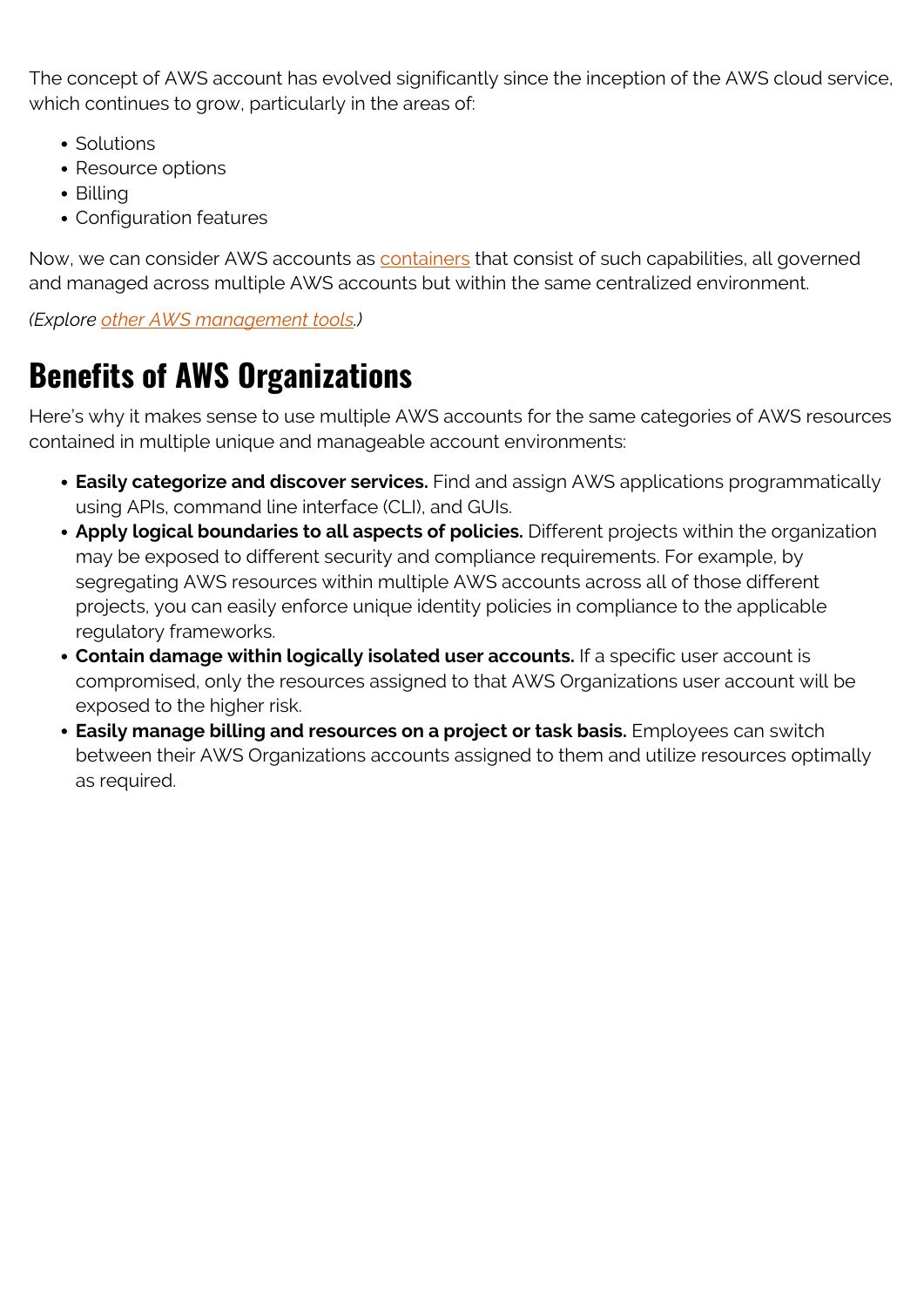

### **Key features of AWS Organizations**

The AWS Organizations is a service that enables organizations to define, manage, and govern groups of AWS user accounts and centrally provision services and policies—and maintain a single bill for the AWS Organization and the set of underlying user accounts.

To realize these capabilities, AWS Organizations lets you:

- **Manage multiple AWS Accounts in separate environments.** Establish boundaries that define the policies, services, and resources used across grouped organizational units (OUs).
- **Control access & permissions.** Enforce policies for *[identity and access management](https://blogs.bmc.com/blogs/identity-access-management/)* across users based on teams, business divisions, and projects.
- **Share resources across accounts.** Once an AWS service is created and configured, you can share that service across multiple users, both within and beyond the same AWS organization.
- **Audit for compliance.** Maintain an extensive audit trail of all accounts for auditing purposes.
- **Manage cost.** Single consolidated billing process allows users to track, manage and optimize usage across all accounts and user environments.
- **Use for free.** Activating this feature is free. The accounts are only charged for the AWS services and resources they consume, as usual.